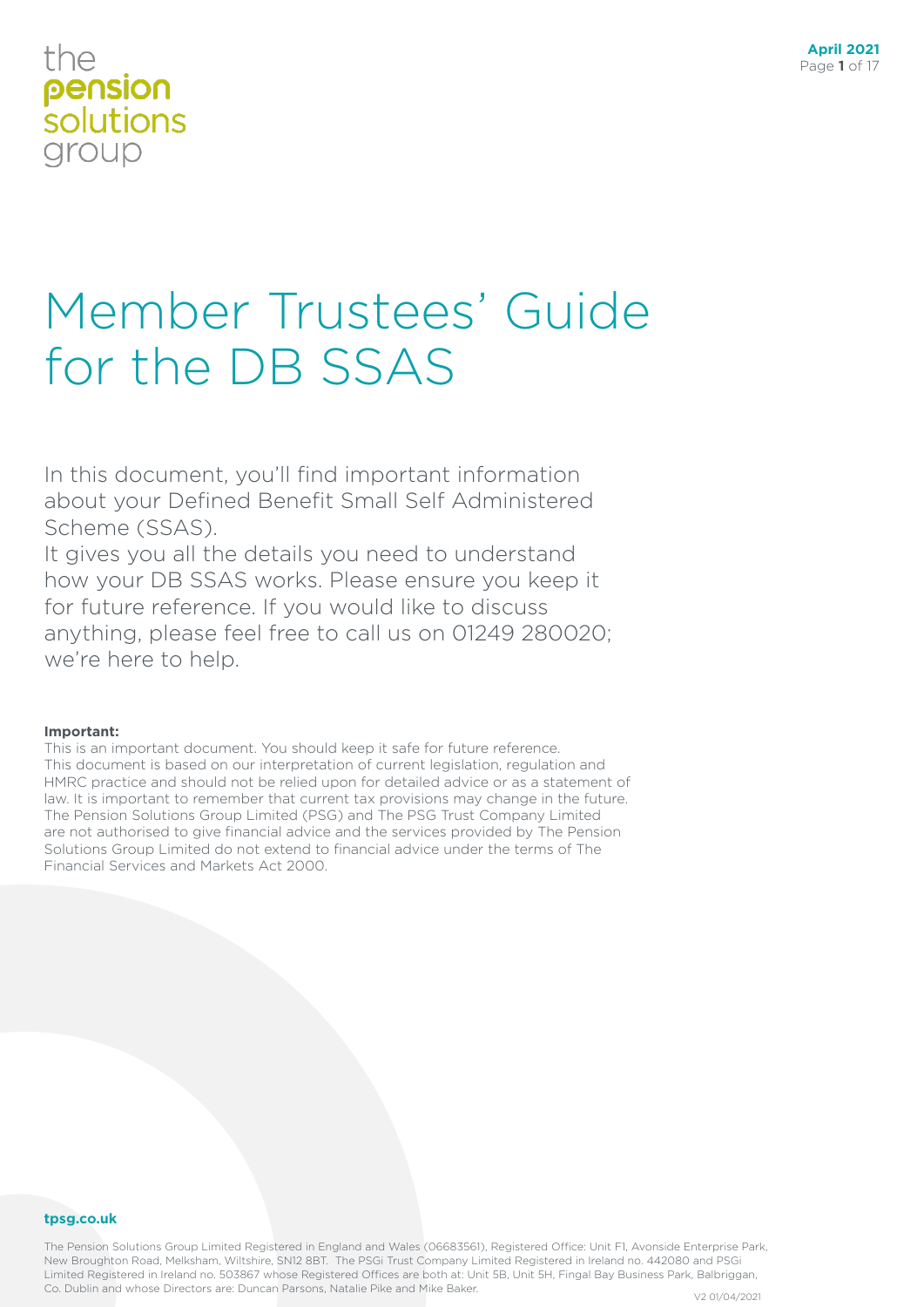#### **Member Trustees' Guide for the DB SSAS**

If you need assistance, please call us: 01249 280020

### Important information about your Small Self Administered Scheme

#### **Introduction**

We know that a Small Self Administered Scheme (SSAS) can be an incredibly useful retirement planning tool for a lot of people, but all too often the flexibility that you think you are getting, just isn't there. For starters most providers will stipulate what their Clients can invest in, rather than offer you the full flexibility allowed by prevailing legislation. That's really where we come in; what you see is what you get. We aren't offering you one thing in theory and another in practice, our approach to SSAS administration is driven by wanting you to have the very best that a SSAS can offer – maximum flexibility, unrestricted access to all investment options, dedicated administration and no compromises. We've spent quite a bit of time looking at how other SSAS providers behave so that we can offer you an alternative - a Small Self Administered Scheme in more than just name.

This guide is designed to give you, the Member and Trustee of a PSG DB SSAS, all the information you need about the SSAS, its benefits and investment opportunities as well as your responsibilities as a Trustee.

#### **The DB SSAS**

A PSG DB SSAS is a self-directed Occupational Defined Benefit Pension Scheme, sponsored by an employer or employers, independently established under individual Trust for the benefit of its Member(s) and registered with HM Revenue and Customs (HMRC) as a Registered Pension Scheme. Membership of a PSG SSAS is at the discretion of the sponsoring employer(s), but members do not always need to employed by one of those companies, the SSAS can be joined by employees of other employers provided all employers operate as a bona fide sponsoring employer to the SSAS and do not prejudice the the SSAS's Registered Pension Scheme status..

#### **The Member Trustees**

The Members of the SSAS will also be Trustees of the SSAS and are known as Member Trustees.

The Member Trustees cannot be:

- minors;
- persons convicted of an offence involving dishonesty or deception;
- individuals with undischarged arrangements with creditors;
- disqualified Directors;
- persons disqualified from being a Trustee by the Pensions Regulator.

Any Member Trustee who finds themselves in one of these categories must resign as a Trustee immediately.

#### **The Independent Trustee and the Scheme Administrator**

The PSG Trust Company Limited is the Independent Trustee for the SSAS and is a co-owner of all SSAS investments and signatory to all SSAS bank accounts. The Pension Solutions Group Limited (PSG) acts as the Scheme Administrator registered with HMRC.

#### **tpsg.co.uk**

The Pension Solutions Group Limited Registered in England and Wales (06683561), Registered Office: Unit F1, Avonside Enterprise Park, New Broughton Road, Melksham, Wiltshire, SN12 8BT. The PSGi Trust Company Limited Registered in Ireland no. 442080 and PSGi Limited Registered in Ireland no. 503867 whose Registered Offices are both at: Unit 5B, Unit 5H, Fingal Bay Business Park, Balbriggan, Co. Dublin and whose Directors are: Duncan Parsons, Natalie Pike and Mike Baker.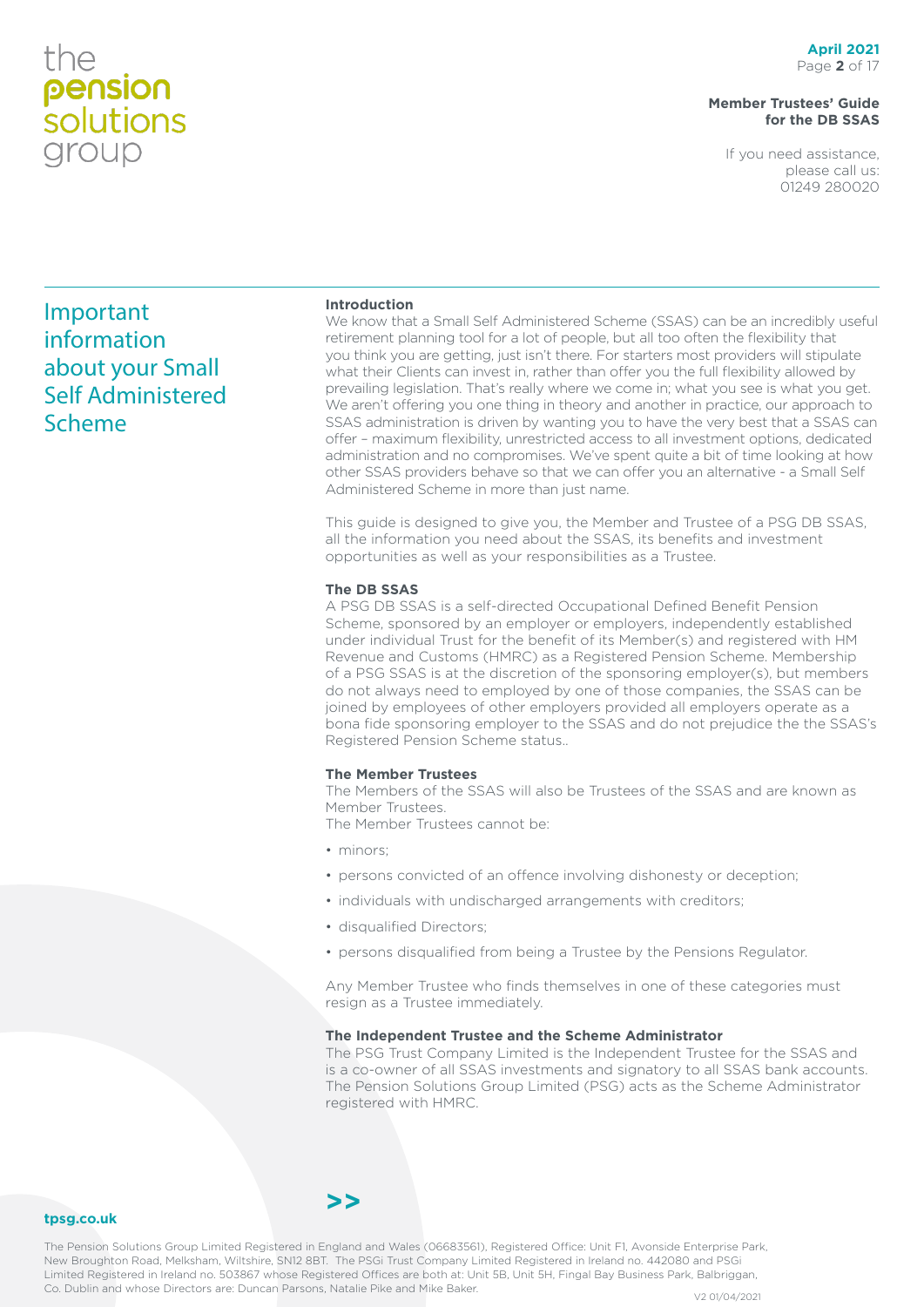#### **Member Trustees' Guide for the DB SSAS**

If you need assistance, please call us: 01249 280020

#### **The Member Trustees' Guide responsibilities**

It is the duty of the Member Trustees and The PSG Trust Company Limited to ensure that the SSAS is properly administered. This is partly achieved by the appointment of a Scheme Administrator. Trust law requires the Trustees to act prudently, conscientiously and with the utmost good faith and in the best interests of the beneficiaries of the Trust. Member Trustees have a responsibility under relevant legislation to:

- hold regular Trustee meetings to which all Trustees are invited and prepare minutes of all Trustees' meetings and ensure that the date, time, place, attendees and decisions are recorded;
- receive investment advice;
- regularly review investments to ensure they remain appropriate;
- prepare the annual accounts for the SSAS. PSG will ensure the annual accounts are completed as part of our standard service;
- provide information to the Members;
- maintain accurate and complete SSAS records.

PSG will also:

- provide Trust documentation to establish and govern the SSAS and where necessary amend it;
- register the SSAS with HMRC;
- provide SSAS administration services;
- maintain SSAS accounting records;
- provide technical support regarding all aspects of the SSAS, its investments and benefits;
- liaise with HMRC where necessary and file the scheme reports required by HMRC;
- make any payment due to HMRC from the trustee bank account.

PSG will advise the Member Trustees on the regulations affecting their SSAS and the requirements of legislation. PSG representatives are available to attend Trustee meetings.

As Independent Trustee, The PSG Trust Company Limited must be party to and co-owner of all investments.

#### **The tax efficient Trust**

A PSG DB SSAS provides members with considerable tax advantages, for example:

• employer contributions are determined by the appointed SSAS actuary, and may provide scope for an enhanced level of contributions over and above a defined contribution SSAS or other scheme, depending on the profile of the member concerned.

#### **tpsg.co.uk**

The Pension Solutions Group Limited Registered in England and Wales (06683561), Registered Office: Unit F1, Avonside Enterprise Park, New Broughton Road, Melksham, Wiltshire, SN12 8BT. The PSGi Trust Company Limited Registered in Ireland no. 442080 and PSGi Limited Registered in Ireland no. 503867 whose Registered Offices are both at: Unit 5B, Unit 5H, Fingal Bay Business Park, Balbriggan, Co. Dublin and whose Directors are: Duncan Parsons, Natalie Pike and Mike Baker. V2 01/04/2021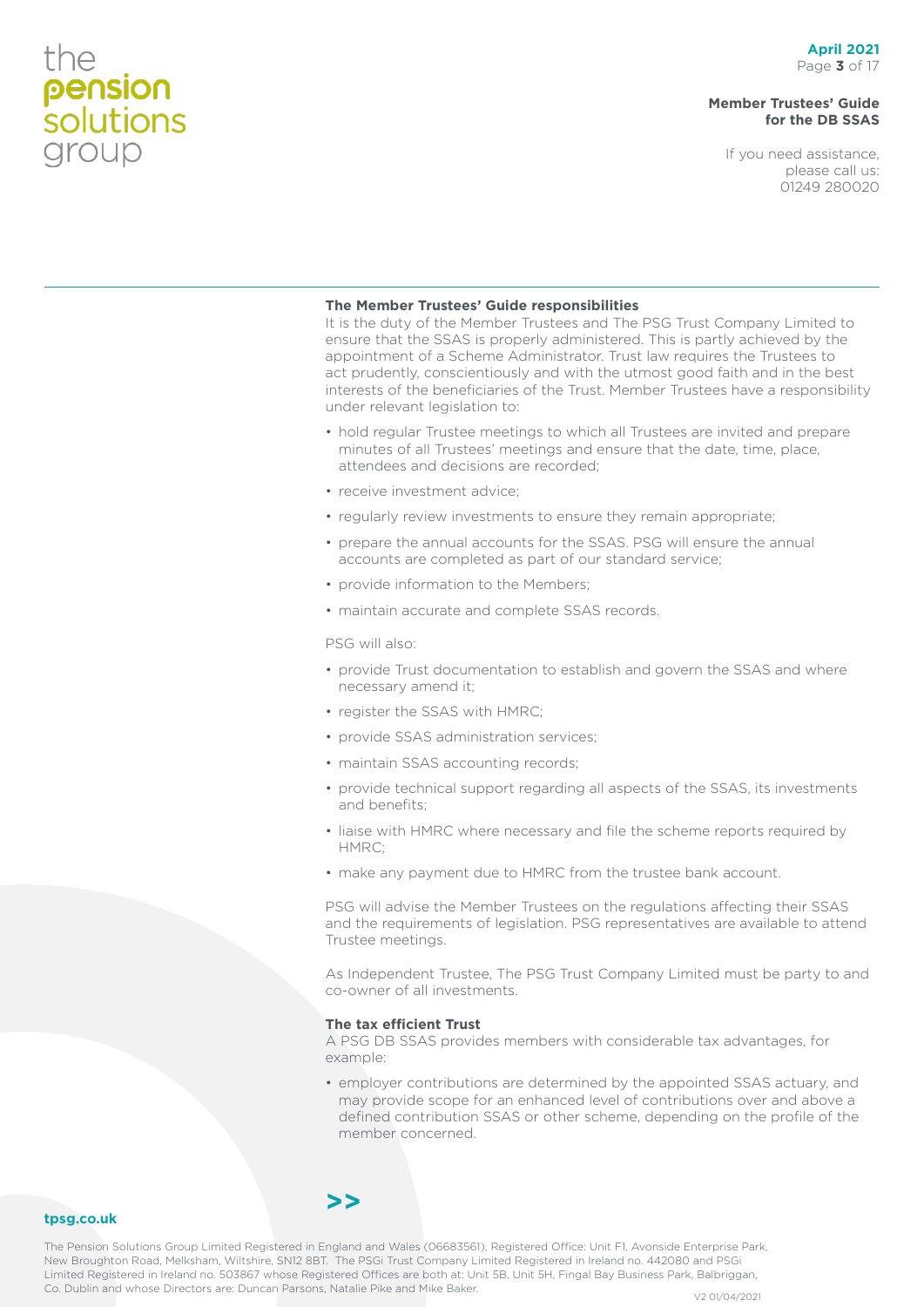#### **Member Trustees' Guide for the DB SSAS**

If you need assistance, please call us: 01249 280020

- a member who is a UK resident will receive tax relief on their personal contributions of up to £3,600 (gross) or 100% of their earnings, if greater, as long as they do not exceed the Annual Allowance (see page 4) applying to the tax year in which the contribution is made. Personal contributions should not be made without consuting with the SSAS Actuary;
- contributions made by an employer qualify for tax relief in the year they are made, provided they are wholly and exclusively for the purposes of the employers trade;
- investments (other than dividend income on UK equities) grow free from UK Capital Gains Tax and Income Tax;
- pension benefits can be drawn from your SSAS from age 55, some of which can be paid free from income tax (usually limited to 25% of the total fund being converted to drawdown crystallised);
- lump sum death benefits can be paid free from Inheritance Tax;
- investments are protected from personal bankruptcy.

The Chairperson is a Member Trustee appointed by the other Members (in the case of a SSAS with more than one Member). The Chairperson's role will include being PSG's main point of contact on behalf of the SSAS.

#### **Funding the SSAS**

Members and their employers may contribute to the SSAS. The funding basis of the SSAS is calculated by the actuary of the SSAS appointed by PSG and the Trustees of the SSAS. The SSAS Actuary will report to PSG and the Trustees of the SSAS, producing an initial actuarial report at the establishment of the SSAS to set the level of contributions to be made by the sponsoring employer(s). Further triennial actuarial reports, are prepared during the life of the SSAS to update the funding position of the SSAS, taking into account contributions made, investment performance and changes in member's circumstances. An additional interim actuarial report (and calculations) may be required to justify addition benefit accrual during a triennial period.

A member's entitlement under the SSAS will be documented in the Member Benefit Schedule which is contained in the Trust Deed and Rules and this Schedule will be updated from time to time.

#### **Member contributions**

There is no limit to Member contributions but tax relief will only be granted on contributions up to 100% of the member's earnings in any tax year, subject to the Annual Allowance. Members who do not have earnings may contribute up to £3,600 gross (£2,880 net) in the tax year. Personal contributions should not be made without consulting with the SSAS Actuary and cannot be made at all without the permission of the sponsoring employer;

#### **Employer contributions**

Employer contributions are similarly unlimited and will receive corporation tax relief in the year they are made, provided they are wholly and exclusively for the purposes of the employer's trade. Specialist advice should be sought from the

#### **tpsg.co.uk**

The Pension Solutions Group Limited Registered in England and Wales (06683561), Registered Office: Unit F1, Avonside Enterprise Park, New Broughton Road, Melksham, Wiltshire, SN12 8BT. The PSGi Trust Company Limited Registered in Ireland no. 442080 and PSGi Limited Registered in Ireland no. 503867 whose Registered Offices are both at: Unit 5B, Unit 5H, Fingal Bay Business Park, Balbriggan, Co. Dublin and whose Directors are: Duncan Parsons, Natalie Pike and Mike Baker.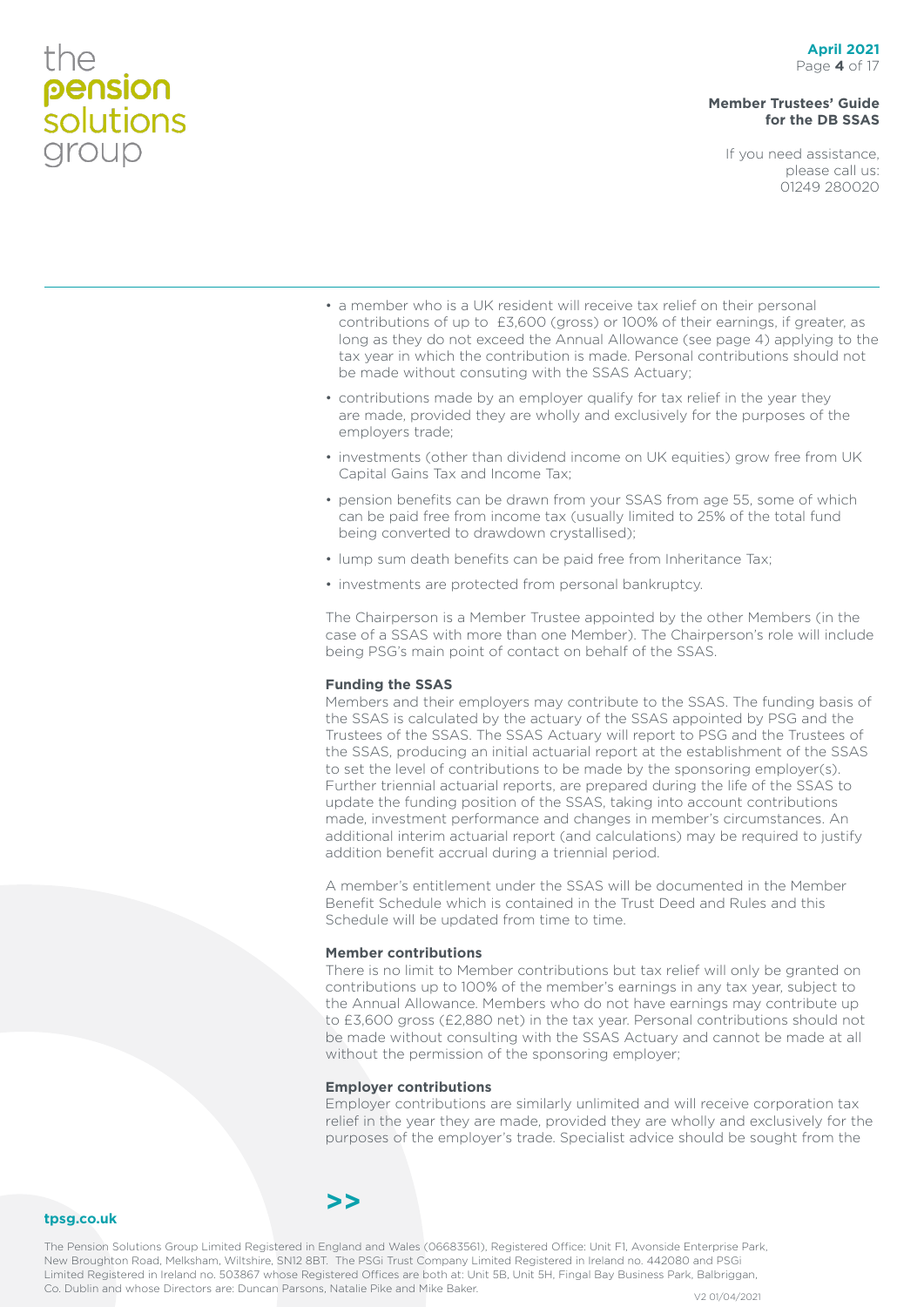**tpsg.co.uk**

#### **Member Trustees' Guide for the DB SSAS**

If you need assistance, please call us: 01249 280020

Sponsoring Employer's accountant. Employer contributions are also subject to the Annual Allowance and the advice of the SSAS Actuary.

In addition, HMRC may require tax relief on the employer's contributions to pensions to be spread over more than one accounting period if there was a large increase in the level of the employer contributions from one chargeable period to the next. The employer's accountant should advise on these aspects.

#### **The Annual Allowance (AA)**

Whilst there is no limit at all to what you can contribute, HMRC will only allow a certain amount of tax relief each year. This is known as the Annual Allowance, the current limit is £40,000.

Any contribution in excess of the Annual Allowance will be subject to a 40% tax charge, levied on you by HMRC.

The only times that the Annual Allowance does not apply and no tax charge will be levied are:

- in the year in which you retire where your retirement is on the grounds of severe ill health;
- in the year that you die.

The SSAS Actuary will set the funding basis of the SSAS in accordance with the Annual Allowance and the contributions recommended by the SSAS Actuary will not result in the Annual Allowance being exceeded.

#### **Annual Allowance Tapering**

Tapered Annual Allowance means that from the tax year 2016/17, the AA is reduced but only for those with incomes in excess of £150,000. For a full explanation of what is included in the definition of 'income' for these purposes, you should talk to your Financial Adviser.

Income in excess of £150,000 is 'adjusted income' and this includes income for the year plus pension contributions (both personal and company contributions). If income does not exceed £110,000, pension contributions are ignored. It is therefore possible to have adjusted income of greater than £150,000 (when you have added in pension contributions) but income of lower than £110,000 which means tapering will not be triggered.

If income exceeds £110,000 and adjusted income exceeds £150,000 tapering is applied and for every £2 of income above £150,000, you would have your Annual Allowance (AA) reduced by £1, down to a minimum AA of £10,000. The maximum reduction to the AA is therefore £30,000 but you would need an adjusted income of at least £210,000 to trigger the full effects of tapering.

The SSAS Actuary will advise on the cost of funding the SSAS where a member is subject to the taper.

#### **Carry-Forward**

You may qualify for tax relief on contributions in excess of the Annual Allowance where you have unused Annual Allowance from the three previous qualifying

### **>>**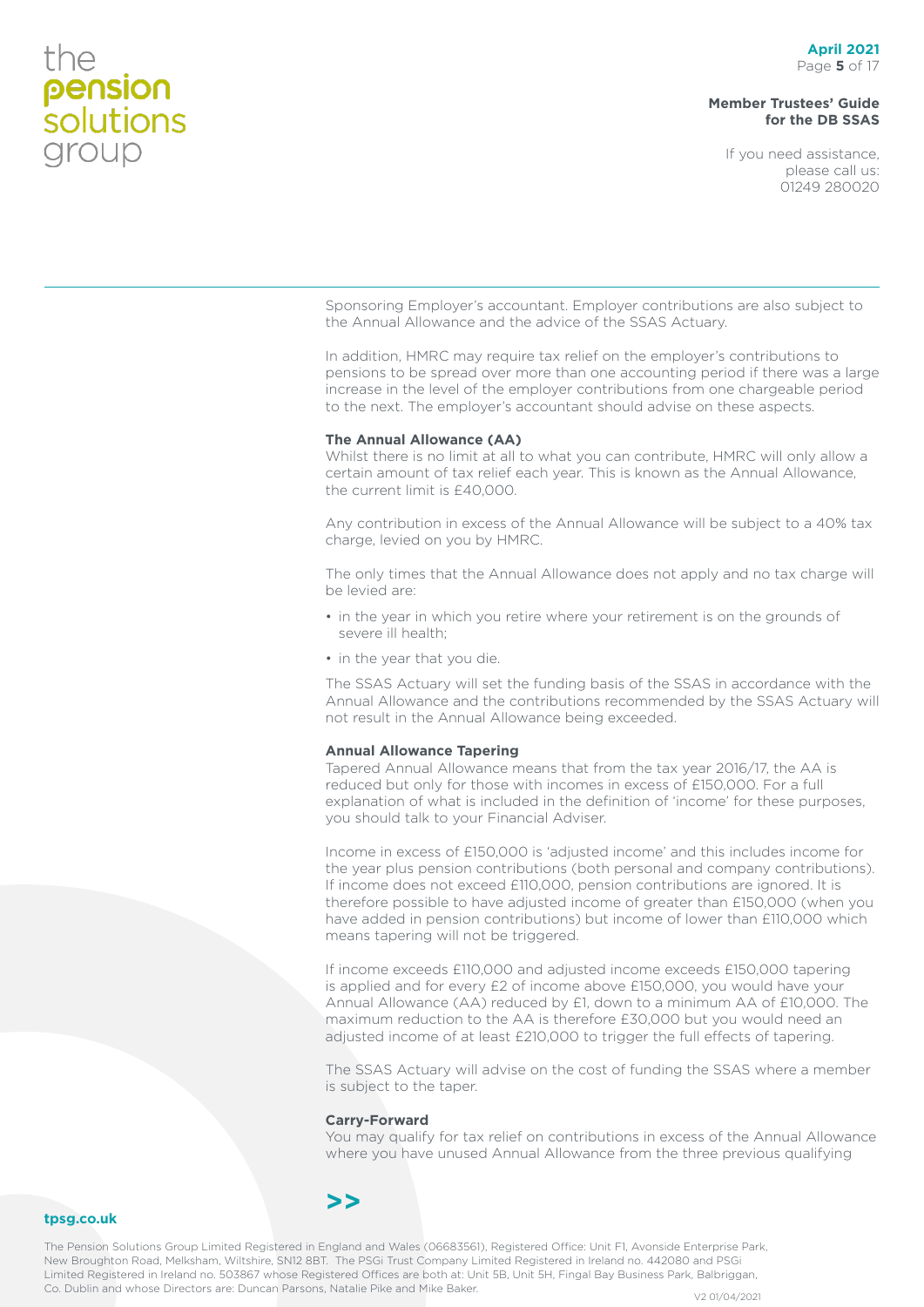#### **April 2021** Page **6** of 17

#### **Member Trustees' Guide for the DB SSAS**

If you need assistance, please call us: 01249 280020



permitted as investments in the SSAS. The Member should take advice from his or her Financial Adviser if he or she is considering this;

#### **tpsg.co.uk**

the

pension<br>solutions

group

The Pension Solutions Group Limited Registered in England and Wales (06683561), Registered Office: Unit F1, Avonside Enterprise Park, New Broughton Road, Melksham, Wiltshire, SN12 8BT. The PSGi Trust Company Limited Registered in Ireland no. 442080 and PSGi Limited Registered in Ireland no. 503867 whose Registered Offices are both at: Unit 5B, Unit 5H, Fingal Bay Business Park, Balbriggan, Co. Dublin and whose Directors are: Duncan Parsons, Natalie Pike and Mike Baker.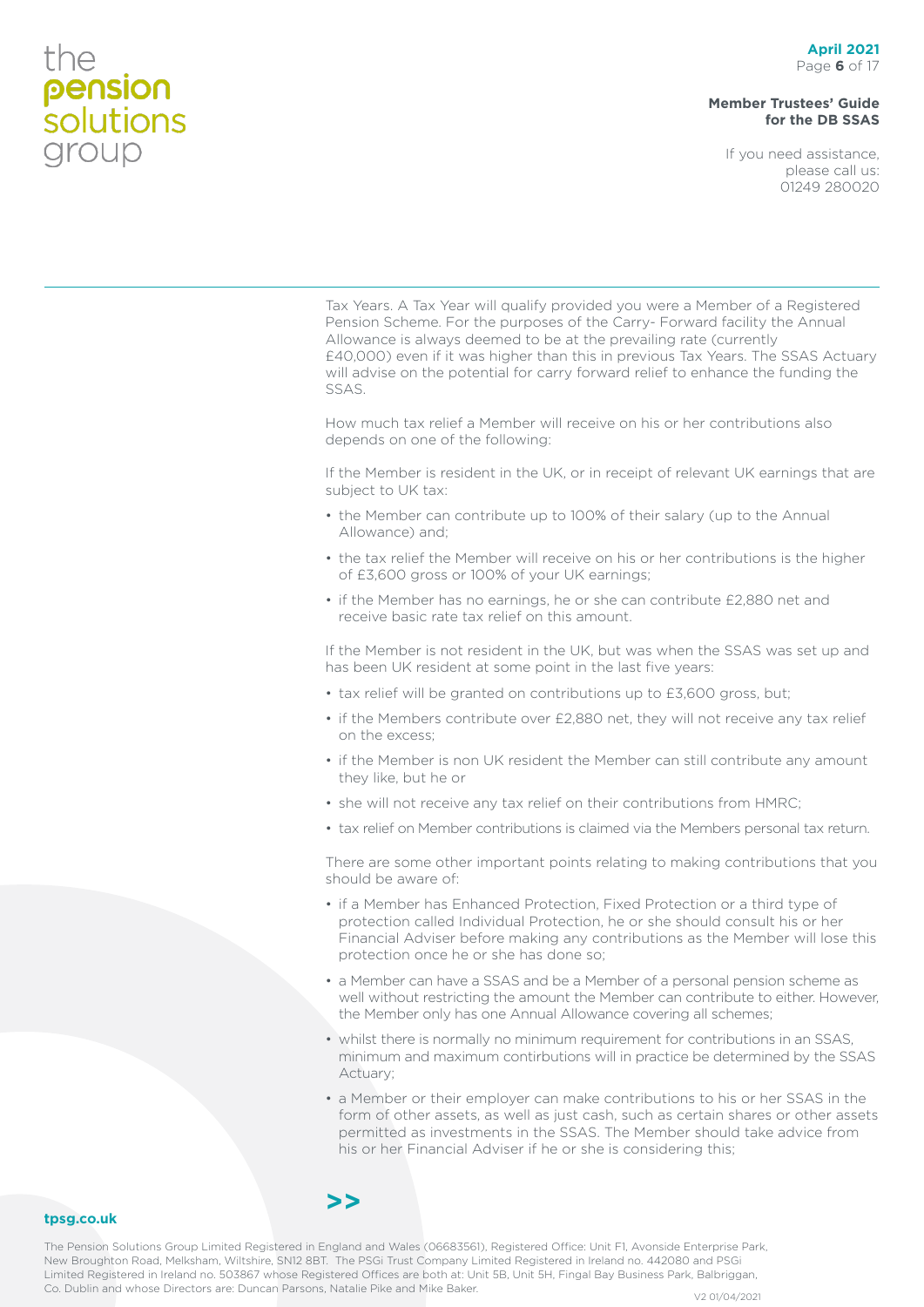#### **Member Trustees' Guide for the DB SSAS**

If you need assistance, please call us: 01249 280020

• contributions paid by the Sponsoring Employer or another participating employer that sponsors the SSAS will be paid gross.

#### **The Lifetime Allowance**

The Lifetime Allowance (LTA) (not to be confused with the Annual Allowance), is the maximum fund that you can accrue from all sources without incurring a tax charge from HMRC. The LTA is currently £1,073,100.

If the fund a Member uses to provide benefits, exceeds their LTA, they can choose to take the excess as income, as a lump sum, or as a combination of both, but will incur a tax charge of:

- 25% on the excess, if paid as an income (in addition to income tax on the income payments), or:
- 55% on the excess, if they take the funds as a lump sum.

#### **Existing pension arrangements**

Members could also have pension benefits in other pension arrangements, such as other employer sponsored schemes or personal pensions either in another UK Registered Pension Scheme or a Qualifying Recognised Overseas Pension Scheme. The assets within these pensions could be transferred to the SSAS and if any of the following possible courses of action are being considered by a Member they should be discussed with the appointed Regulated Financial Adviser:

- transfer the value of the investments in other arrangement(s) into the SSAS, by cash or In specie transfer. This will increase the funds/asset under the control of the Member(s) and available for investment;
- assign other pension policies or assets so that they become an asset of the SSAS (subject to any requirements of the policy provider being met). Assigning another arrangement to become an asset of the SSAS, increases the overall value of the SSAS and contributions to the assigned policy can continue, unless the Member has Enhanced Protection, Fixed Protection or Individual Protection. This option is often taken when a surrender of the policy and a cash transfer is not preferable. For example, a penalty would be incurred if the funds were moved or the loss of certain rights, such as guaranteed annuity rates;
- make the other arrangement paid up, leaving the funds with the existing provider if there are unacceptable penalties on the fund if a transfer proceeds, or if there are guaranteed annuity rates attached to the arrangement and the Member does not wish it to be assigned to the SSAS or assignment is not possible;
- continue to run the other arrangement alongside the new SSAS.

There may be times when it is not in a member's interest to transfer other pension savings into the DB SSAS, e.g. where the transfer will count as a benefit accrual as this could result in the loss of a protected LTA, such as Enhanced Protection, Fixed Protection or a third type of protection called Individual Protection. The SSAS Actuary will advise on such matters.

#### **Pensions and divorce**

### **>>**

**tpsg.co.uk**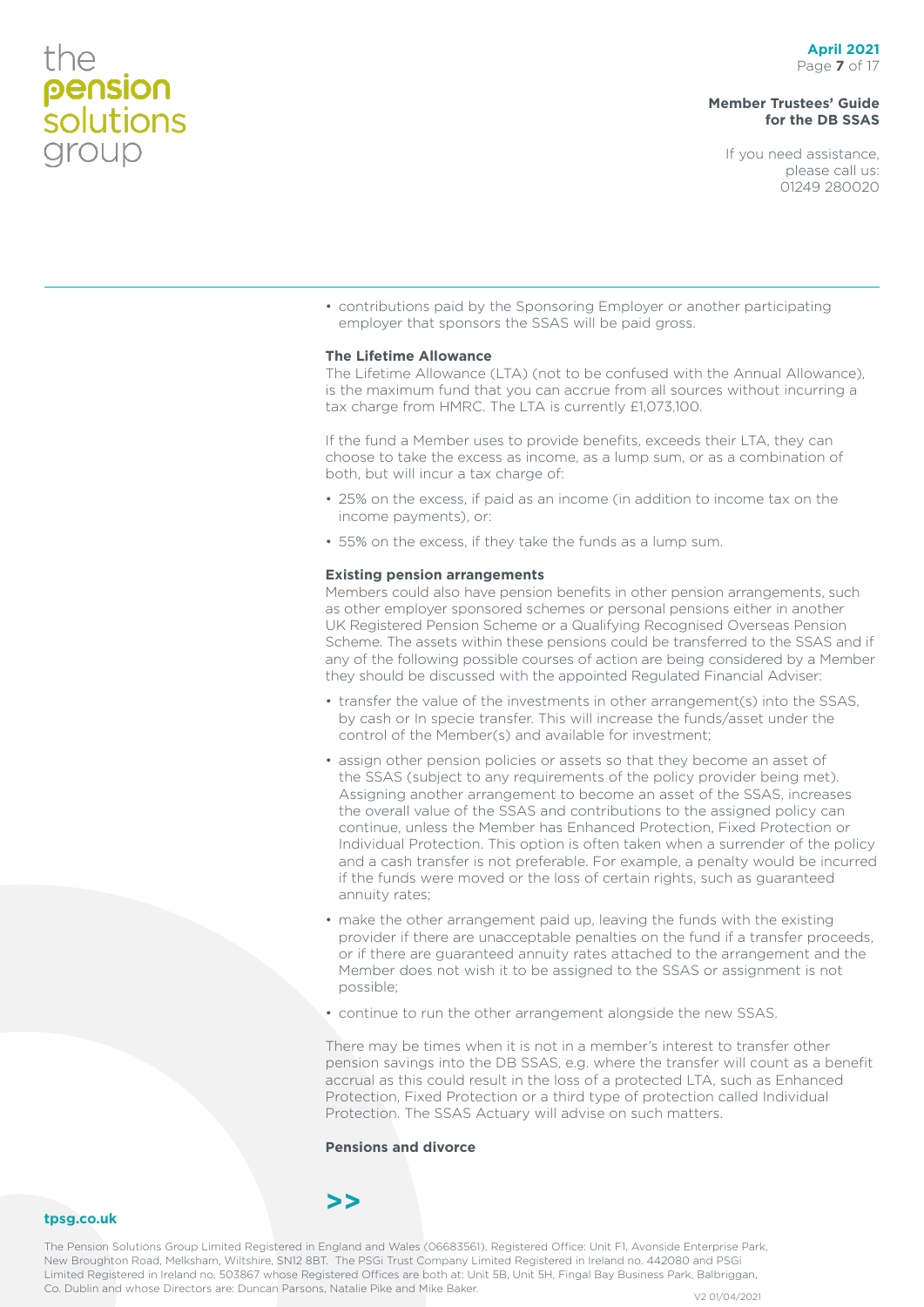#### **Member Trustees' Guide for the DB SSAS**

If you need assistance, please call us: 01249 280020

When the courts review the assets of the individuals going through divorce proceedings, accrued pension benefits can be taken into account. This may result in one party receiving a pension credit from the other, who incurs a pension debit of the amount that is ordered to be paid.

Pension credits count towards the recipient's LTA. Pension debits can be replaced by future contributions.

#### **SSAS bank accounts**

Once PSG receives notification from HMRC that the SSAS has been registered, PSG will open a trustee bank account. This account is used to hold the cash funds necessary to run the SSAS. As Independent Trustee, The PSG Trust Company Limited is sole signatory to all accounts and acts under instruction from the Chairperson.

#### **Investments in the SSAS**

PSG SSAS Member Trustees have complete control over their investments and are free to appoint the investment adviser of their choice to help take advantage of the wide range of investment opportunities open to them. Decisions relating to investments must be made with the unanimous agreement of all members.

There is no restriction on the sale or purchase of assets to or from Member Trustees or other connected parties, but these transactions must be at arms length, i.e. at market value.

Please note that PSG will allow any investment to proceed, subject to the rules of HMRC.

#### **tpsg.co.uk**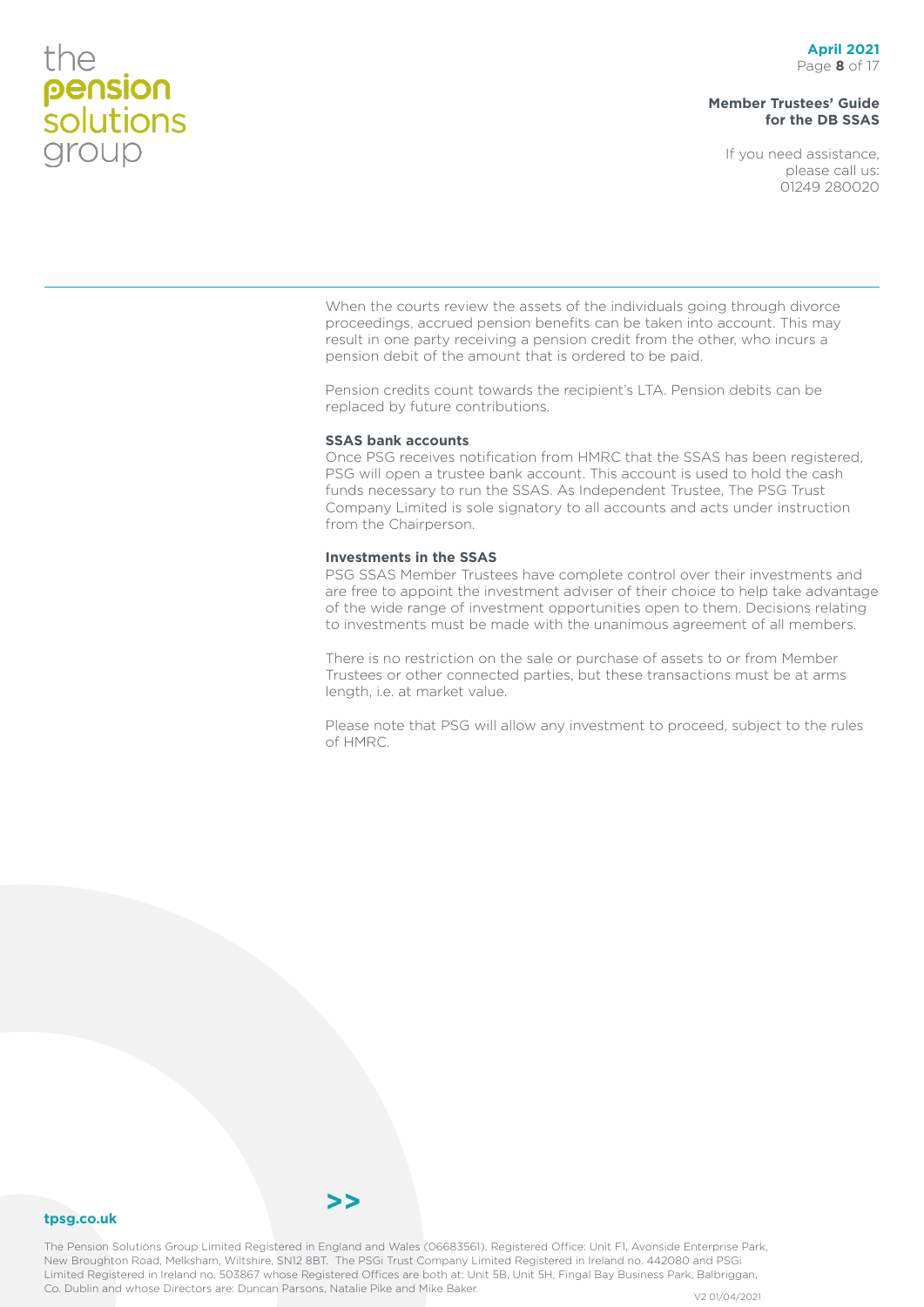#### **Member Trustees' Guide for the DB SSAS**

If you need assistance, please call us: 01249 280020

**Investments that attract a tax charge**

Residential property

Rare books and stamps

Jewellery and gemstones

Loans to members of their families

Antiques

Oriental rugs Furniture Works of art Vintage cars Yachts

Krugerrands

Fine wines

#### **Investment opportunities**

Commercial property Land Loans to unconnected parties Unquoted shares Gilts, bonds & fixed interest stock Authorised Investment trusts Authorised Unit trusts Insurance company funds Bank & building society deposits Futures and options Second hand traded endowments UK Real Estate Investment Trusts (REITs) Insurance company managed funds and unit linked funds Quoted equities on the London Stock Exchange Securities on the Alternative Investment Market (AIM) Quoted worldwide equities Exempt Property Unit Trust Offshore managed funds UK and EEA based Open Ended Investment Companies (OEICs)

This list is not necessarily exhaustive.

#### **Property purchase**

Commercial property can be purchased through the SSAS, as part of the Trustees' investment strategy. An independent valuation of the property must be obtained before the purchase. If there are insufficient funds in the SSAS, the SSAS can borrow to assist the purchase. Insurance must be in place at all times and rental payments must be kept up to date, and this is particularly important where borrowing repayments are to be met from rental income.

#### **Loans**

**>>**

Sponsoring Employer Loans can be made to the Sponsoring Employer or a participating employer. Loans can also be made to third party companies or individuals. Loans are restricted by the size of the fund.

The main rules for Sponsoring Employer Loans are as follows and must be strictly adhered to:

- loan are restricted to a maximum of 50% of the value of the net assets of the SSAS;
- the borrower must have access to a suitable, unencumbered asset to use as security for the loanbut the asset does not have to be owned by the borrower.

#### **tpsg.co.uk**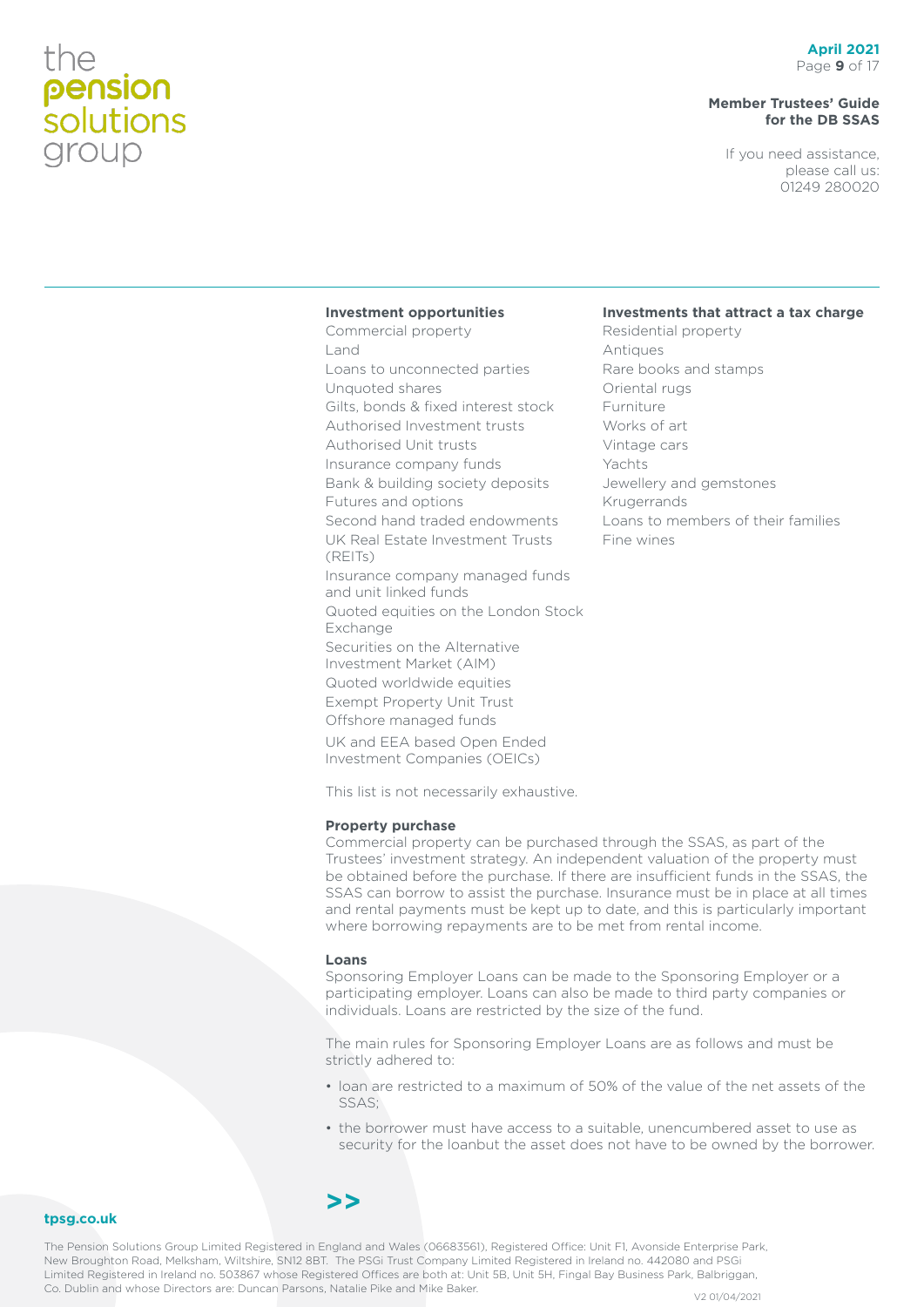#### **Member Trustees' Guide for the DB SSAS**

If you need assistance, please call us: 01249 280020

It could be owned by a member or a third party. The asset could be property, shares (subject to an independent auditor's valuation), shop stock (provided stock levels are maintained at the required level) or another valuable asset.

- It must be possible for a first charge or equivalent to be given to the SSAS Trustees over the asset to cover the loan capital and interest on the loan (for the duration of the loan);
- the asset must stand up to formal independent valuation by a qualified person;
- the borrower must be financially capable of meeting regular capital and interest repayments over a maximum term of 5 years;
- the minimum interest rate the SSAS may charge is calculated by reference to 1% above the average of the base lending rates of the 6 leading high street banks as specified by HMRC;
- if the borrower defaults on the loan, the SSAS Trustees will enforce the loan security in order to recover the debt.

The terms and conditions of any loan must be authorised by PSG and all Member Trustees, who must be able to demonstrate that it is a prudent investment decision if questioned by HMRC.

#### **Unlisted company shares**

Investment in unlisted shares is permitted but there are HMRC restrictions on investments in connected parties. The restrictions are to ensure that members do not derive any non-relevant benefits or indirectly invest in assets that attract a tax charge, such as residential property. Please contact us if you are considering this type of investment.

#### **Borrowing to invest**

The SSAS may borrow money from lenders to purchase particular assets, or to otherwise benefit the Member. This could include borrowing to provide a member's benefit that has become payable. The maximum the SSAS can borrow is 50% of the net fund value at the date the borrowing is taken.

#### **Trading**

If pension schemes trade, tax becomes payable by the Trust on the trading activity and must be declared on a self assessment form at the end of the fiscal year. The onus of deciding what is a trading activity rests with the Trustees and the Scheme Administrator; for example, a SSAS that purchases property for development and then sells it on a short while later for a profit is unlikely to encounter any problems, but repeated activity of this nature would be considered as using a SSAS to trade. Such activity may jeopardise the registered status of the SSAS as well as incur tax charges. It is advisable to obtain specialist accountancy advice.

#### **Registration of investments**

The PSG Trust Company Limited, as Independent Trustee, must be a named party and co-owner of all investments.

#### **Non-standard investments**

PSG permits a wide range of alternative investments. These investments tend to be unregulated or unauthorised, illiquid in nature, potentially of a higher risk and



**tpsg.co.uk**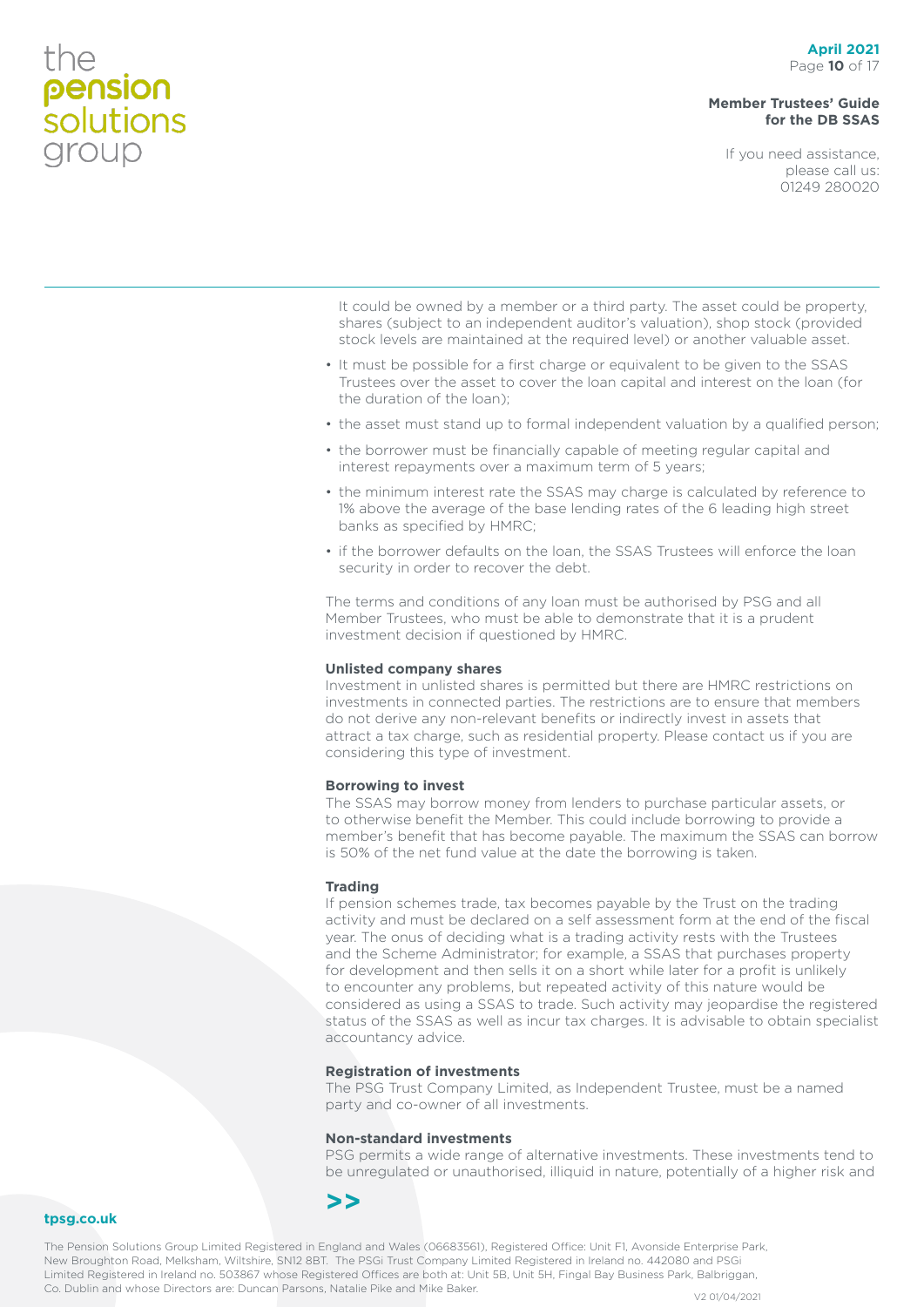#### **Member Trustees' Guide for the DB SSAS**

If you need assistance, please call us: 01249 280020

may be restricted in terms of who is permitted to invest in them.

An example is unregulated collective investment schemes, which are a category of investment that may only be invested in provided the underlying investor qualifies as either a High Net Worth or a Sophisticated Investor or similar. PSG is able to confirm what the qualifying criteria of these categories of investors are on request. Not all non-standard investments are subject to these investor restrictions, but where these investments exist, PSG will not permit those investments to proceed unless the qualifying criteria are met.

#### **Investment Due Diligence process**

PSG subjects all investments to a comprehensive Due Diligence process before permitting the investment in the SSAS and each investment must be signed off by our internal Investment Committee.

As part of its Due Diligence PSG will take reasonable steps to establish and verify the legal structure of the investment, the individuals responsible for running the investment structure, the nature of the investment and its objectives. We will raise any concerns we have on any aspect, with you, and confirm why we have not approved the investment, if applicable.

It is important to note that the purpose of the Investment Committee is to approve and permit the investment for the SSAS, but this does not constitute an endorsement of the investment and nor does it constitute a judgment as to the suitability of the investment for you as the SSAS member. As a pension scheme self-directed by the member, investment choice and selection is your responsibility in conjunction with your adviser, if any.

#### **Investment process**

We will act promptly upon any written instructions to invest in any permitted investment, but you should consider taking appropriate advice from a Regulated Financial Adviser before doing so. In addition, whilst we will always act as swiftly as possible, certain transactions will involve third parties over which we will have no control.

For more details on what you need to do to invest in any of these types of SSAS assets, you should talk to a Financial Adviser. However, provided advice is not required, and you just want some guidance on the SSAS Rules or HMRC practice or have a procedural question, please feel free to email info@tpsg.co.uk.

Where a proposed investment is not yet approved by PSG we endeavour to carry out our the Due Diligence process as quickly as possible but we will be reliant on your cooperation, and the cooperation of third parties in order to swiftly deal with this aspect.

#### **Taking Benefits from the SSAS**

• Pension Commencement Lump Sum based upon the scheme pension payable from the Defined Benefit SSAS (approximately five times the accrued pension), calculated by the scheme actuary, but limited to a maximum of 25% of the LTA, tax-free;

#### **tpsg.co.uk**

The Pension Solutions Group Limited Registered in England and Wales (06683561), Registered Office: Unit F1, Avonside Enterprise Park, New Broughton Road, Melksham, Wiltshire, SN12 8BT. The PSGi Trust Company Limited Registered in Ireland no. 442080 and PSGi Limited Registered in Ireland no. 503867 whose Registered Offices are both at: Unit 5B, Unit 5H, Fingal Bay Business Park, Balbriggan, Co. Dublin and whose Directors are: Duncan Parsons, Natalie Pike and Mike Baker.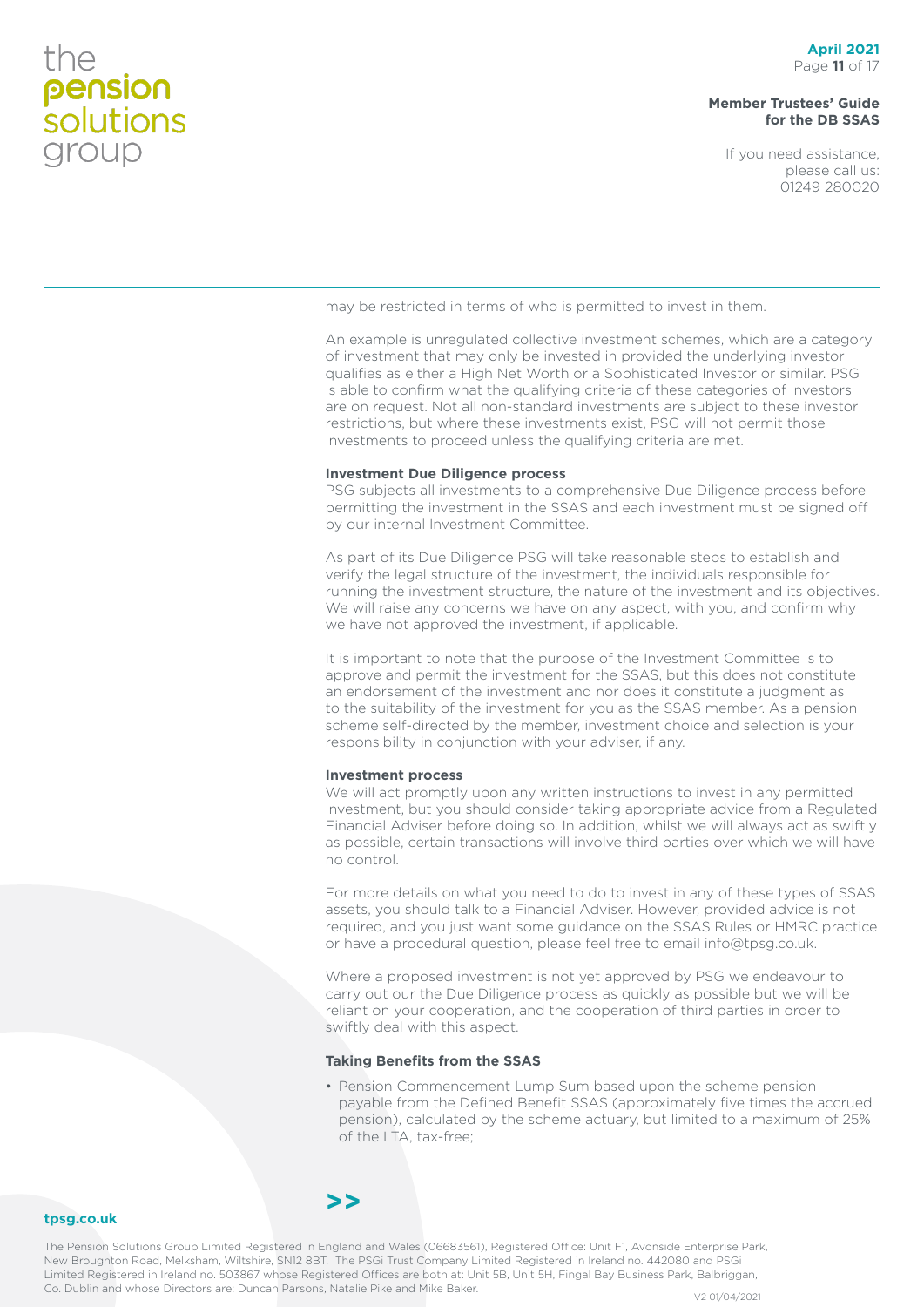#### **Member Trustees' Guide for the DB SSAS**

If you need assistance, please call us: 01249 280020

- a secured pension paid at least annually from the SSAS as a Scheme Pension, subject to income tax;
- purchase of a lifetime annuity, subject to income tax;

You should always discuss the various options available to you with your Financial Adviser, to see what they are and which is most suited to your needs. Different product options from alternative providers will have features, rates of payment, different charges, and different tax implications.

You can take your benefits anytime from age 55 (57 from 2028 increasing in line with State Pension Age (SPA) and thereafter 10 years below SPA), whether you have retired or not. When you do so, we will test your fund against the prevailing LTA, to ensure it is within limits and arrange for the appropriate HMRC tax charge to be paid from the fund if it is not.

The entitlement to benefits that you have accrued in the fund at the time you take your benefits will determine the benefits you can take. In addition, your pension benefits will depend on:

- how much you have previously taken in benefits;
- if you buy an annuity (secured pension on the open market) your age is again taken into account, along with the prevailing annuity rates;

#### **Benefit Crystallisation Event**

Taking benefits from your fund is known as a 'Benefit Crystallisation Event' (BCE). When a BCE takes place, we will check to ensure you have not exceeded the LTA. Any amount above the LTA will result in a tax charge. Examples of triggers for BCEs are:

- taking Pension Commencement Lump Sum;
- taking an ill health lump sum;
- receiving a Scheme Pension;
- purchase of a lifetime annuity;
- transferring your benefits overseas.

If the fund you use to provide your benefits, exceeds your LTA, you can choose to take the excess as income, as a lump sum, or as a combination of both, but you will incur a tax charge of:

- 25% on the excess, if paid as an income (in addition to Income Tax on the income payments), or:
- 55% on the excess, if you take the funds in excess of a lump sum.

You should discuss what alternative levels of income are available to you and the implications of taking them, with your Financial Adviser. You will need to be mindful of the level of income you need, the income you receive or will receive from other sources, as well as the rise in the cost of living and the need to provide for dependants.

#### **tpsg.co.uk**

The Pension Solutions Group Limited Registered in England and Wales (06683561), Registered Office: Unit F1, Avonside Enterprise Park, New Broughton Road, Melksham, Wiltshire, SN12 8BT. The PSGi Trust Company Limited Registered in Ireland no. 442080 and PSGi Limited Registered in Ireland no. 503867 whose Registered Offices are both at: Unit 5B, Unit 5H, Fingal Bay Business Park, Balbriggan, Co. Dublin and whose Directors are: Duncan Parsons, Natalie Pike and Mike Baker.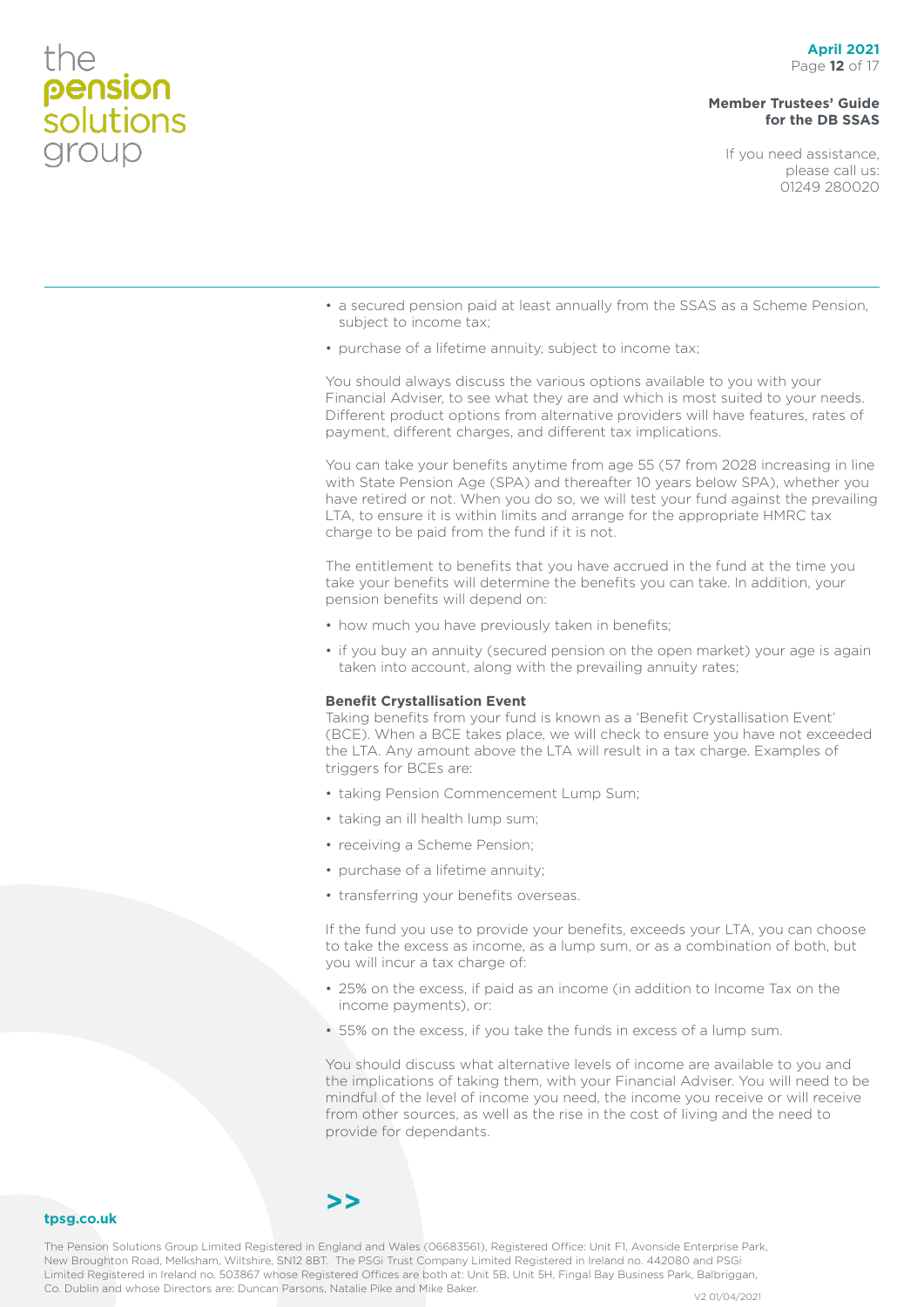#### **Member Trustees' Guide for the DB SSAS**

If you need assistance, please call us: 01249 280020

You can vary your income level at any time. We will send you annual statements that illustrate the progress of your fund, taking into account withdrawals, fees and the performance of your investments. This will provide you with the information you need to review your SSAS with your Financial Adviser.

#### **What benefits are available on death?**

How and what may be paid in the event of your death, is dependent on a number of factors such as your age at your death and whether you had taken benefits from your fund before your death. You can nominate a beneficiary of your choice to receive your fund and this is not limited to family members.

#### **Death before you have taken benefits:**

If you die before age 75, your nominated beneficiaries may receive a defined benefit lump sum death benefit up to the LTA paid tax free.

From age 75 all lump sum death benefits are taxed at the recipient's marginal rate of income tax.

If the beneficiary is a trust or a company (i.e. not an individual), a 45% tax charge will apply. In addition, subject to the Member's Benefit Schedule, a dependant's pension can be paid, which is paid either as a dependant's scheme pension or a dependant's annuity, subject to income tax at the recipient's marginal rate of income tax.

#### **Death after you have taken benefits:**

A pension protection lump sum death benefit, calculated by the scheme actuary, paid tax-free before the member is age 75.

From age 75 all lump sum death benefits are taxed at the recipient's marginal rate of income tax. or, subject to the member's benefit schedule, a dependant's pension can be paid.

The dependant's pension is subject to income tax and benefits may be taken as follows:

- a dependant's scheme pension;
- a dependant's annuity.

If a member dies having only taken pension benefits from part of their fund the death benefits payable can be a mixture of those outlined above.

All funds must be designated within 2 years from when the scheme administrator was/ought to have been aware of the death.

If you do not have any dependants, a charity can receive a lump sum, currently without a tax charge (and without any test against the LTA).

#### **tpsg.co.uk**

The Pension Solutions Group Limited Registered in England and Wales (06683561), Registered Office: Unit F1, Avonside Enterprise Park, New Broughton Road, Melksham, Wiltshire, SN12 8BT. The PSGi Trust Company Limited Registered in Ireland no. 442080 and PSGi Limited Registered in Ireland no. 503867 whose Registered Offices are both at: Unit 5B, Unit 5H, Fingal Bay Business Park, Balbriggan, Co. Dublin and whose Directors are: Duncan Parsons, Natalie Pike and Mike Baker.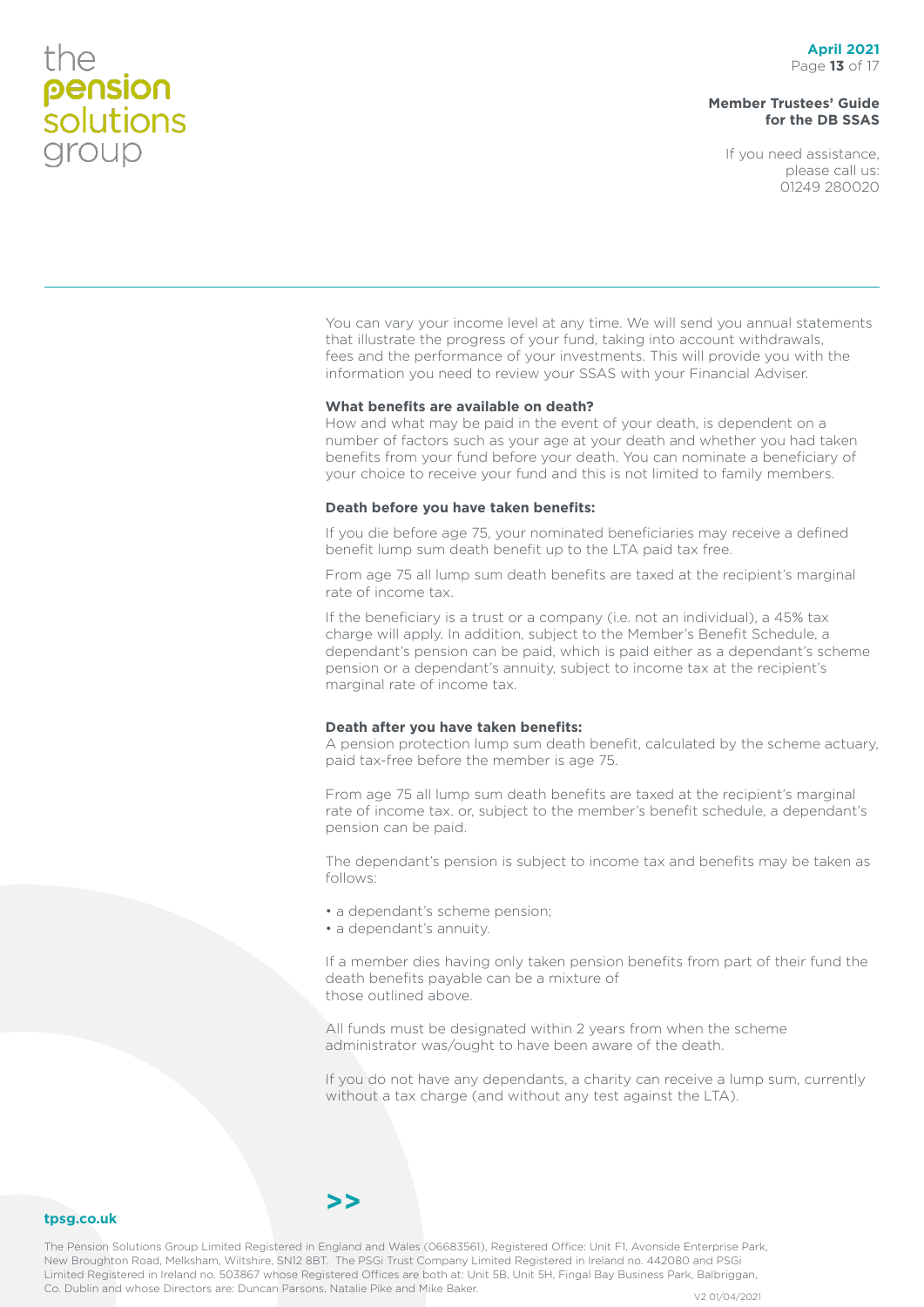#### **April 2021** Page **14** of 17

#### **Member Trustees' Guide for the DB SSAS**

If you need assistance, please call us: 01249 280020

If you die after buying an annuity:

- any dependant's pension that you selected will continue for their lifetime;
- if you die soon after buying your annuity, it will continue to be paid for any guarantee period thatwas specified at the time of purchase.

#### **Definition of a dependant:**

A dependant is defined as one of the following:

- a spouse at date of death;
- a child under 23;
- a child over 23 dependant on grounds of physical or mental impairment;
- a person who is not a spouse or child of the member, but:
	- is financially dependent on the member;
	- has a financial relationship with the member and a mutual dependency;
	- is a person who is dependent on the member on the grounds of physical or mental impairment.

#### **What fees will I have to pay?**

There are flat rate annual fees that cover the general day to day administration of your SSAS, which vary according the activities your SSAS is involved in and the value and type of investments it holds. In addition there are one-off fees that relate to specific transactions, such as property purchase. All our fees are detailed in our Services and Fees. Please refer to this along with our other documentation.

Unless there is a major change in governing legislations or regulations, administration and Trustee fees will normally only increase each year by the higher of 3% or in line with annual increase in the index of Average Weekly Earnings (AWE).

There are no hidden fees, such as deducting a proportion of bank interest earned on your funds held on deposit, which can account for significant increases to the overall annual fees that you pay, compared with those quoted.

All fees will normally be paid by the Sponsoring Employer of the SSAS. We will always issue our invoices in advance, to allow sufficient time for funds to be made available.

#### **Additional Information Unauthorised payments**

Payments out of the SSAS, which are not authorised under The Finance Act 2004 as amended, are defined as unauthorised payments. A member has no right to receive an unauthorised payment.

The regulations governing Registered Pension Schemes contain numerous ways in which an unauthorised payment may be made. An unauthorised payment is defined as a payment made by a registered scheme, that is not permitted by the SSAS rules or regulations relating to the following:

#### **tpsg.co.uk**

the

**pension**<br>solutions

group

The Pension Solutions Group Limited Registered in England and Wales (06683561), Registered Office: Unit F1, Avonside Enterprise Park, New Broughton Road, Melksham, Wiltshire, SN12 8BT. The PSGi Trust Company Limited Registered in Ireland no. 442080 and PSGi Limited Registered in Ireland no. 503867 whose Registered Offices are both at: Unit 5B, Unit 5H, Fingal Bay Business Park, Balbriggan, Co. Dublin and whose Directors are: Duncan Parsons, Natalie Pike and Mike Baker.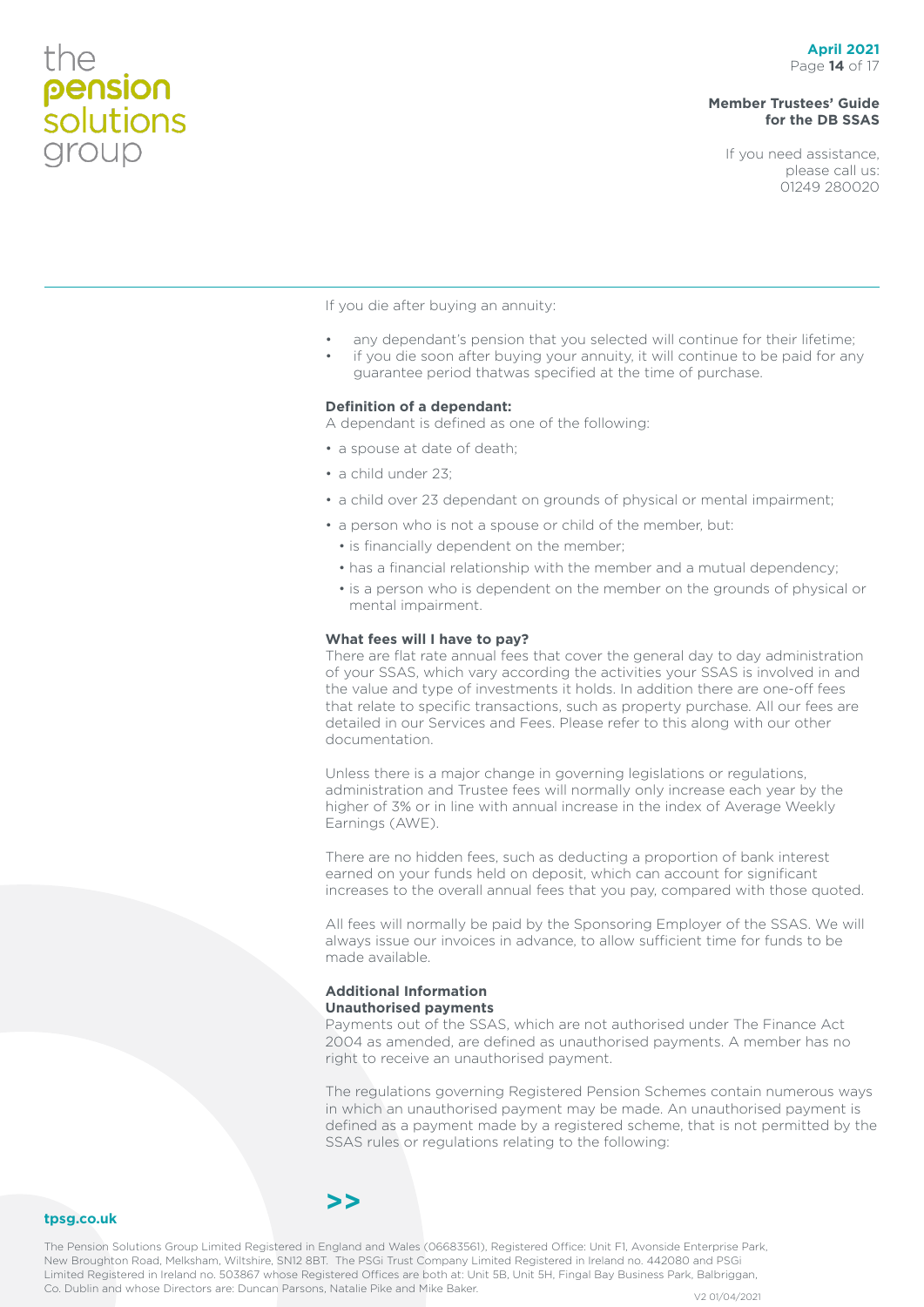#### **April 2021** Page **15** of 17

#### **Member Trustees' Guide for the DB SSAS**

If you need assistance, please call us: 01249 280020

- benefits paid before the minimum pension age;
- taxable investments or exceeding permitted maximums (e.g. borrowing more than 50% of net SSAS funds);
- writing off income due to the SSAS if it's due from a connected party;
- other payments, which may be made by a Registered Pension Scheme (e.g. limits on refund of surplus).

If an unauthorised payment is made, or is deemed to have been made, the recipient of the payment will be liable to a tax charge of 40% assessed on the value of the payment. This tax charge is known as an unauthorised payment charge. A Scheme Sanction Charge of 15% of the value of the payment will also be levied on the Scheme Administrator. Further tax charges may also arise as a consequence of the unauthorised payment.

#### **Important note on tax**

This document is based upon our understanding of current UK legislation and HMRC practice, both of which are subject to change. It is not a substitute for detailed advice or a statement of law. Tax relief rates may also change and will be based on a member's personal circumstances and this may affect the amount of benefits the member receives.

#### **Data Protection**

PSG will register the Scheme with the Information Commissioner's Office on behalf of the Trustees as the Trustees are a Data Controller for the purposes of the legislation.

#### **Access to impartial guidance**

The government provides a service which offers free and impartial guidance on how you are able to exercise your freedom of choice in accessing your pension. "Pension Wise", as it is known provides impartial guidance to help answer questions you may have on how the different ways in which you can draw your pension work, what you can do with your pension savings and which elements are tax free. The service is provides by the Citizens Advice Bureau and the Pensions Advisory Service. Pension Wise is available on the phone, online and face to face.

#### **Complaints**

If you have a complaint about the services we provide please contact The Chief Operating Officer at:

The Chief Operating Officer The Pension Solutions Group Limited Unit F1 Avonside Enterprise Park New Broughton Road Melksham Wiltshire SN12 8BT

#### **tpsg.co.uk**

the

pension<br>solutions

group

The Pension Solutions Group Limited Registered in England and Wales (06683561), Registered Office: Unit F1, Avonside Enterprise Park, New Broughton Road, Melksham, Wiltshire, SN12 8BT. The PSGi Trust Company Limited Registered in Ireland no. 442080 and PSGi Limited Registered in Ireland no. 503867 whose Registered Offices are both at: Unit 5B, Unit 5H, Fingal Bay Business Park, Balbriggan, Co. Dublin and whose Directors are: Duncan Parsons, Natalie Pike and Mike Baker.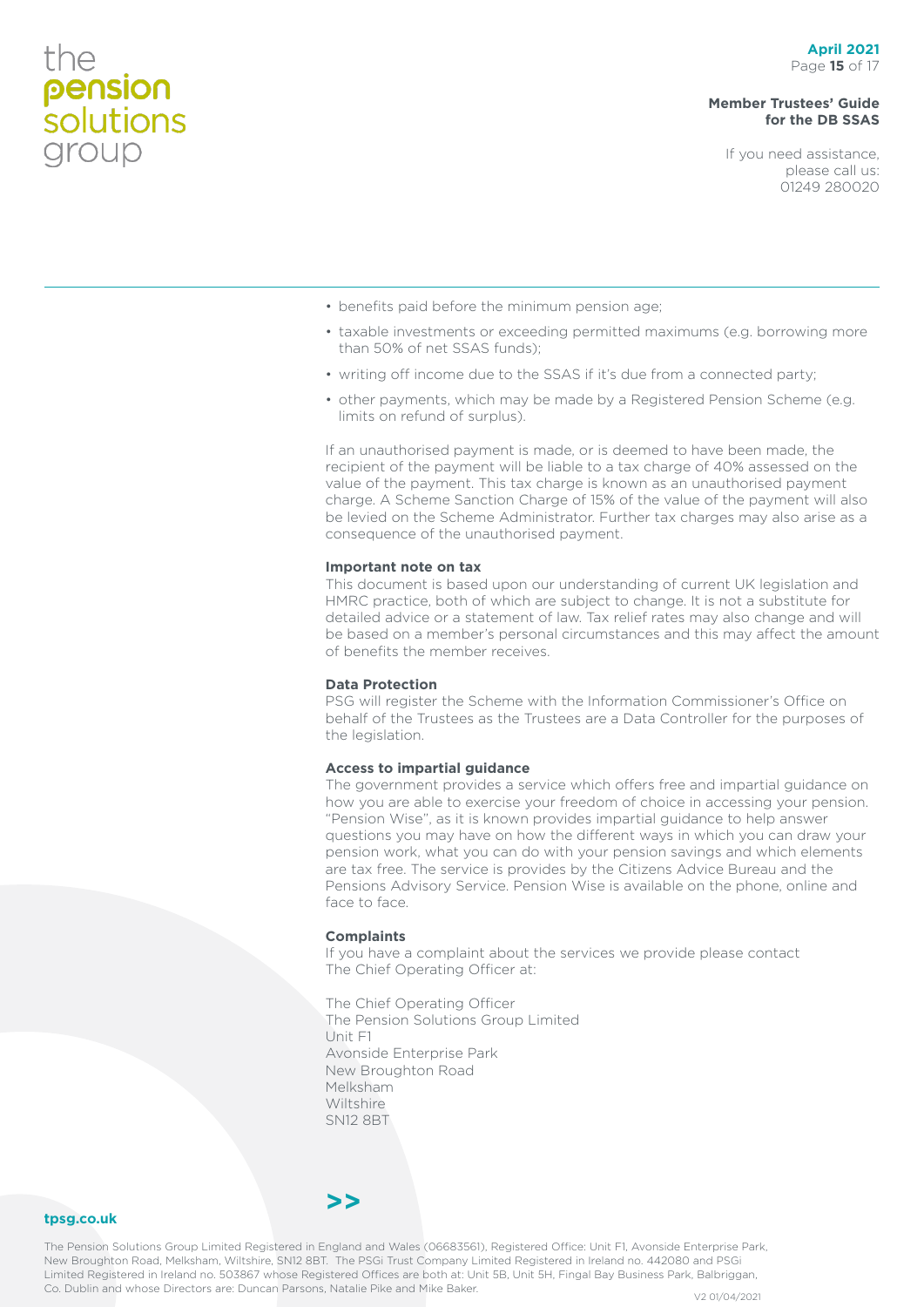#### **Member Trustees' Guide for the DB SSAS**

If you need assistance, please call us: 01249 280020

If you are not satisfied with the outcome, you can write to:

The Pensions Ombudsman 10 South Colonnade Canary Wharf E14 4PU

You may also obtain assistance from:

The Pensions Advisory Service (TPAS) 11 Belgrave Road London SW1V 1RB Law

The law of England will apply.

#### **The Pension Solutions Group Ethical pricing policy**

PSG is proud to operate an ethical pricing policy which ensures there are no hidden charges. For example some providers take a slice of the interest earned on the monies held in SSAS bank accounts – we do not. What we charge is what you see in our Services and Fees document and nothing more.

On occasion, we may refer to a fee as 'time cost'. This is not a smoke screen to allow us to charge as we see fit, it is only ever used when dealing with a task that we know from extensive experience is hard to price. In those rare situations, not only will we discuss and advise the likely fee before starting the work, we will provide evidence of the time spent used to calculate the final fee. We believe this to be the fairest and most honest way of addressing such issues.

#### **Why PSG?**

Here at PSG, we know how important it is not just to promise dedicated and efficient administration for your retirement fund, but to actually deliver it. Our highly motivated people have honed their considerable experience during their many years in the industry. This enables us to ensure that all aspects of self invested administration, from concept to establishment, ongoing investment selection and the timely payment of benefits, are in good hands. Our team is focused on making your experience, when placing your retirement plans in our care, the one you'd given up hope of finding.

We have strong opinions, not just on how self invested administration should be done but perhaps, more importantly, how it shouldn't. You will find that it is these shared opinions that form the foundations of all we do and how and why we do it. They motivate us to offer you something genuinely different – a straight forward 'do what we say we will' approach.

In addition, we want to demonstrate how innovative and effective we are. We've all been told, 'the answer is yes – what is the question?' However, what is actually the case all too often is 'the answer is yes as long as our administration systems can cope and we have the technical know how'. We take no small amount of pride in being able to offer you positive answers to questions you hadn't even thought to ask.

#### **tpsg.co.uk**

The Pension Solutions Group Limited Registered in England and Wales (06683561), Registered Office: Unit F1, Avonside Enterprise Park, New Broughton Road, Melksham, Wiltshire, SN12 8BT. The PSGi Trust Company Limited Registered in Ireland no. 442080 and PSGi Limited Registered in Ireland no. 503867 whose Registered Offices are both at: Unit 5B, Unit 5H, Fingal Bay Business Park, Balbriggan, Co. Dublin and whose Directors are: Duncan Parsons, Natalie Pike and Mike Baker.